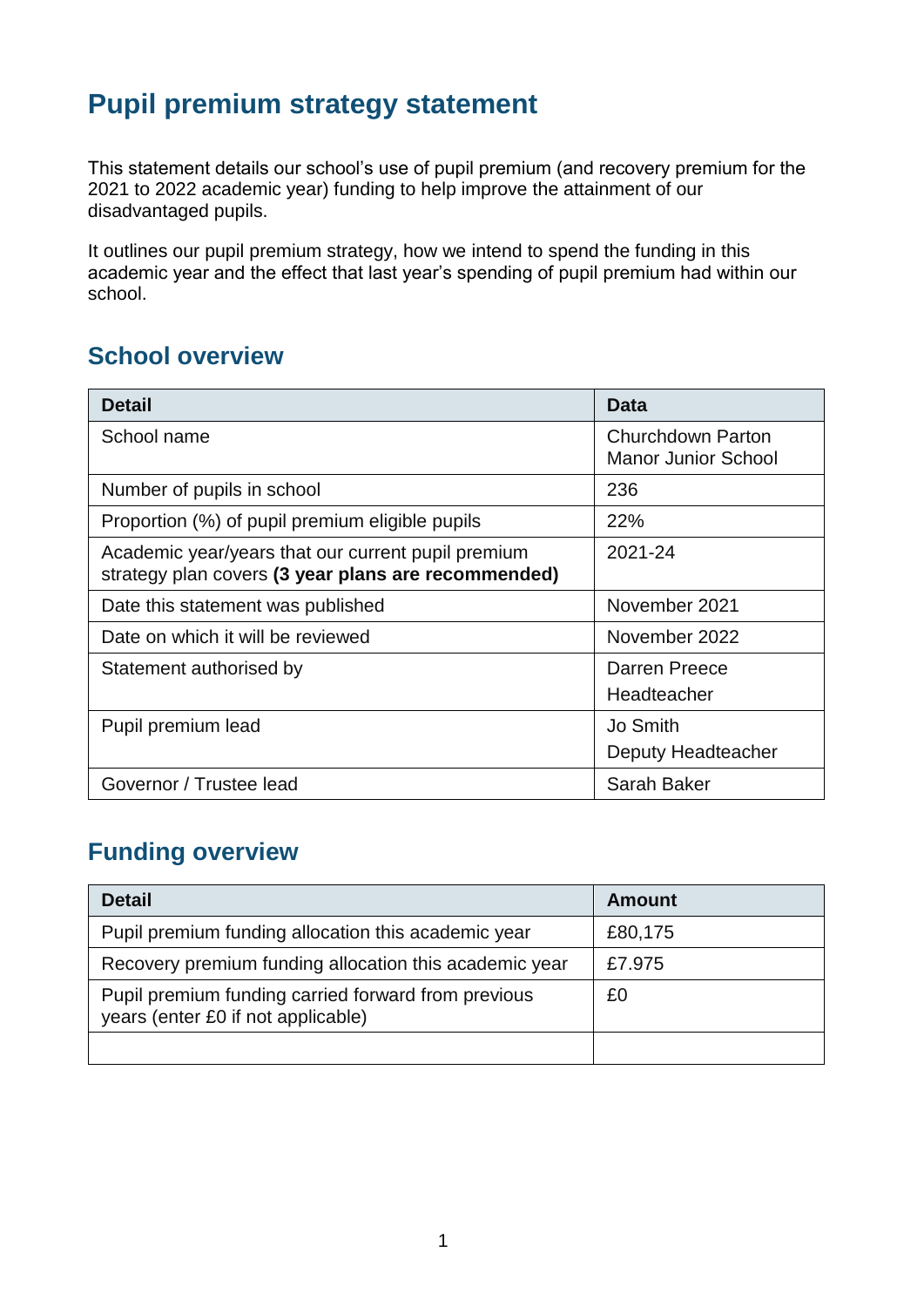# **Part A: Pupil premium strategy plan**

## **Statement of intent**

At Churchdown Parton Manor Junior School we aim that all pupils, irrespective of background will become happy, confident learners enabling them to make good progress across the curriculum. Our Pupil Premium Strategy is planned so that we can support disadvantaged pupils as well as those who come from Services families, in achieving this goal.

Our primary approach is to ensure quality first teaching, whether that be through class lessons or small group or individual input. This has been shown to have the greatest impact on pupil progress. The Recovery premium funding will also be used to support this through the National Tutoring Programme.

We identify the needs of each Pupil Premium child and, through Action Plans, My Plans and Pupil Progress meetings, set targets which will support their learning, whether these be targets to help them achieve age-related expectations or targets to extend and challenge.

We also recognise the impact that recent lockdowns have had on the mental health and well-being of our pupils, particularly the disadvantaged. We want our pupils to be able to make up for missed experiences and so we will be ensuring a stimulating curriculum and developing the communication and social skills that are so important for children.

Our Services pupils require mainly social and emotional support during challenging times and the Services Premium is used to help mitigate the negative impact on service children of family mobility or parental deployment.

## **Challenges**

This details the key challenges to achievement that we have identified among our disadvantaged pupils.

| <b>Challenge</b><br>number | <b>Detail of challenge</b>                                                                                                                                                                       |
|----------------------------|--------------------------------------------------------------------------------------------------------------------------------------------------------------------------------------------------|
|                            | Attendance rates for disadvantaged pupils (91.49%) are lower than non-<br>disadvantaged pupils (94.94%) - (Autumn term 2021 data). This impacts on<br>their academic progress                    |
|                            | Our internal assessments (and external, where available) show that English<br>and Maths attainment for disadvantaged pupils is below that of non-<br>disadvantaged pupils across all year groups |
|                            | 49% of disadvantaged pupils are also SEND                                                                                                                                                        |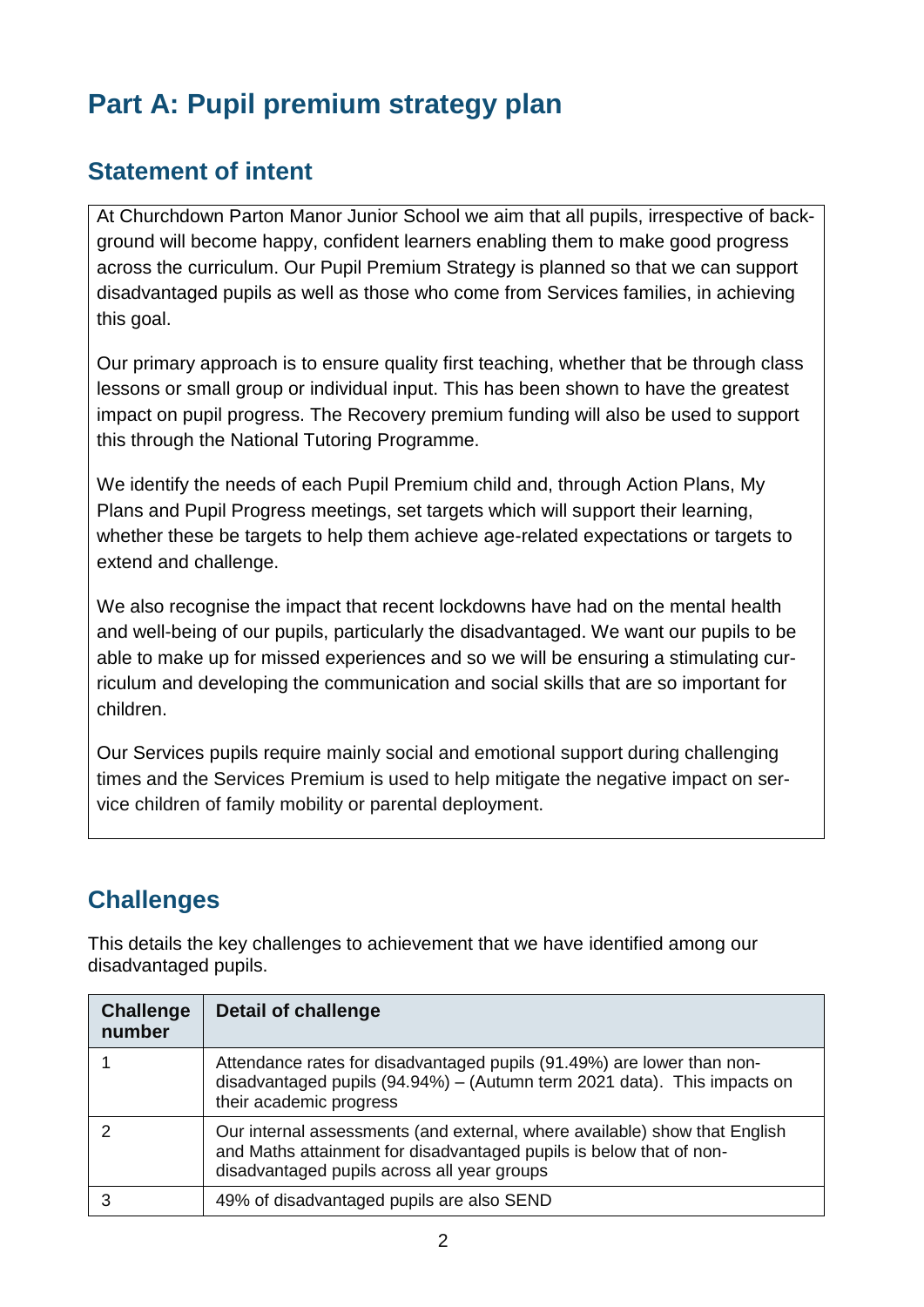| Well-being of disadvantaged pupils, especially throughout lockdowns, has<br>suffered, with limited opportunities for social interaction and the wider<br>curriculum |
|---------------------------------------------------------------------------------------------------------------------------------------------------------------------|
| Emotional support needed for Services pupils when parents are deployed or<br>when new to the area                                                                   |

#### **Intended outcomes**

This explains the outcomes we are aiming for **by the end of our current strategy plan**, and how we will measure whether they have been achieved.

| <b>Intended outcome</b>                     | <b>Success criteria</b>                                                               |
|---------------------------------------------|---------------------------------------------------------------------------------------|
| Improve attendance of Disadvantaged pupils  | The attendance of disadvantaged pupils to<br>be in line with non-disadvantaged pupils |
| Close the gap between disadvantaged and     | The gap between disadvantaged and non-                                                |
| non-disadvantaged pupils in English and     | disadvantaged pupils in English and Maths                                             |
| <b>Maths</b>                                | to be in line the gap nationally                                                      |
| Pupils enjoy their time in school; they are | Pupil conferencing indicates that PP pupils                                           |
| confident and feel supported                | feel happy and safe at school                                                         |

## **Activity in this academic year**

This details how we intend to spend our pupil premium (and recovery premium funding) **this academic year** to address the challenges listed above.

#### **Teaching (for example, CPD, recruitment and retention)**

Budgeted cost: £14,000

| <b>Activity</b>                                                                                                                                                                                                                                     | Evidence that supports this approach                                                                                                                                                                                             | <b>Challenge</b><br>number(s)<br>addressed |
|-----------------------------------------------------------------------------------------------------------------------------------------------------------------------------------------------------------------------------------------------------|----------------------------------------------------------------------------------------------------------------------------------------------------------------------------------------------------------------------------------|--------------------------------------------|
| New systematic<br>phonics scheme<br>introduced and<br>implemented across the<br>site primarily for<br>PP/SEN children: fund<br>purchase of package,<br>resources, staff training<br>time and staff release<br>time for closing gap<br>interventions | Research shows that when phonics is taught<br>in a structured way, starting with the easiest<br>sounds and progressing through to the most<br>complex, it is the most effective way of<br>teaching young children to read. (DfE) | 2,3                                        |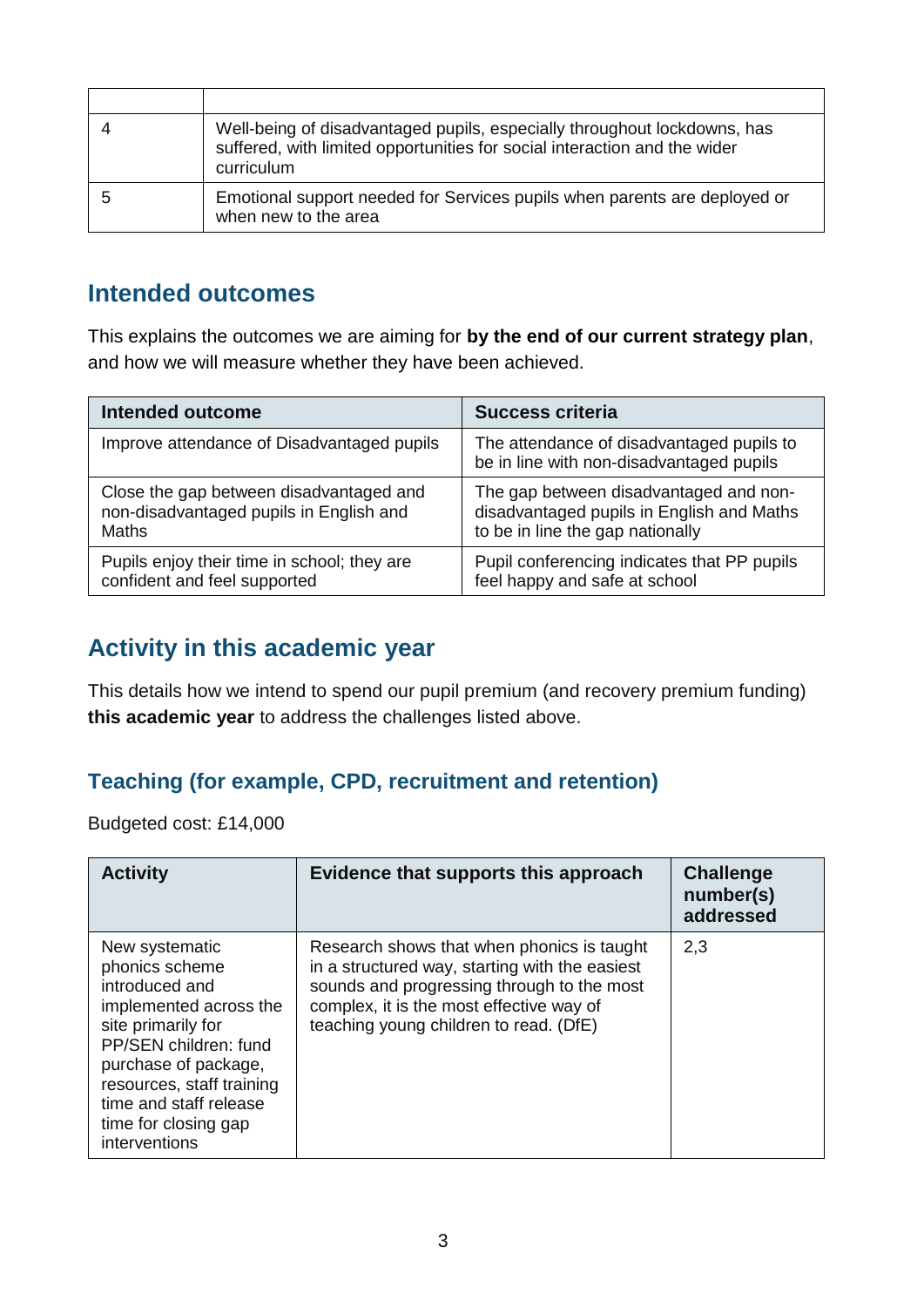#### **Targeted academic support (for example, tutoring, one-to-one support structured interventions)**

Budgeted cost: £67,000

| <b>Activity</b>                                                                                                                                                                                      | Evidence that supports this approach                                                                                                                                                     | <b>Challenge</b><br>number(s)<br>addressed |
|------------------------------------------------------------------------------------------------------------------------------------------------------------------------------------------------------|------------------------------------------------------------------------------------------------------------------------------------------------------------------------------------------|--------------------------------------------|
| Individual small group<br>tuition in KS1 with<br>trained TAs to address<br>areas where pupils are<br>not on target<br>particularly in early<br>phonics, reading and<br>maths (largely SEN<br>pupils) | Evidence shows that 1-1 or small group<br>tutoring has a big impact on pupil progress<br>particularly when it is explicitly linked to<br>normal lessons<br>(National Tutoring Programme) | 2,3                                        |

## **Wider strategies (for example, related to attendance, behaviour, wellbeing)**

Budgeted cost: £6,000

| <b>Activity</b>                                                                                                                                                        | Evidence that supports this approach                                                                                                                                                                                                                                                   | <b>Challenge</b><br>number(s)<br>addressed |
|------------------------------------------------------------------------------------------------------------------------------------------------------------------------|----------------------------------------------------------------------------------------------------------------------------------------------------------------------------------------------------------------------------------------------------------------------------------------|--------------------------------------------|
| Working group to<br>improve attendance<br>across the site (Deputy,<br>Attendance officers,<br><b>Inclusion Support</b><br>Worker - ISW)                                | Central to raising standards in education and<br>ensuring all pupils can fulfil their potential is<br>an assumption so widely understood that it is<br>insufficiently stated – pupils need to attend<br>school regularly to benefit from their<br>education (DfE)                      | 1                                          |
| On-going support for<br>well-being of pupils:<br>funding for milk, trips/<br>residential trips as<br>necessary, swimming<br>subsidy, after school<br>care as necessary | Research evidence shows that education and<br>health are closely linked.1,2 So promoting the<br>health and wellbeing of pupils and students<br>within schools and colleges has the potential<br>to improve their educational outcomes and<br>their health and wellbeing outcomes (PHE) | 4                                          |
| <b>Support for Service</b><br>children and their<br>families: ISW led<br>nurture group for social/<br>emotional support;<br>parental support as<br>necessary           | Deployment and separation may have a<br>significant impact on a pupil's behaviour and<br>on their emotional and social well-being<br>(SCiSS)                                                                                                                                           | 5                                          |

## **Total budgeted cost: £34,000**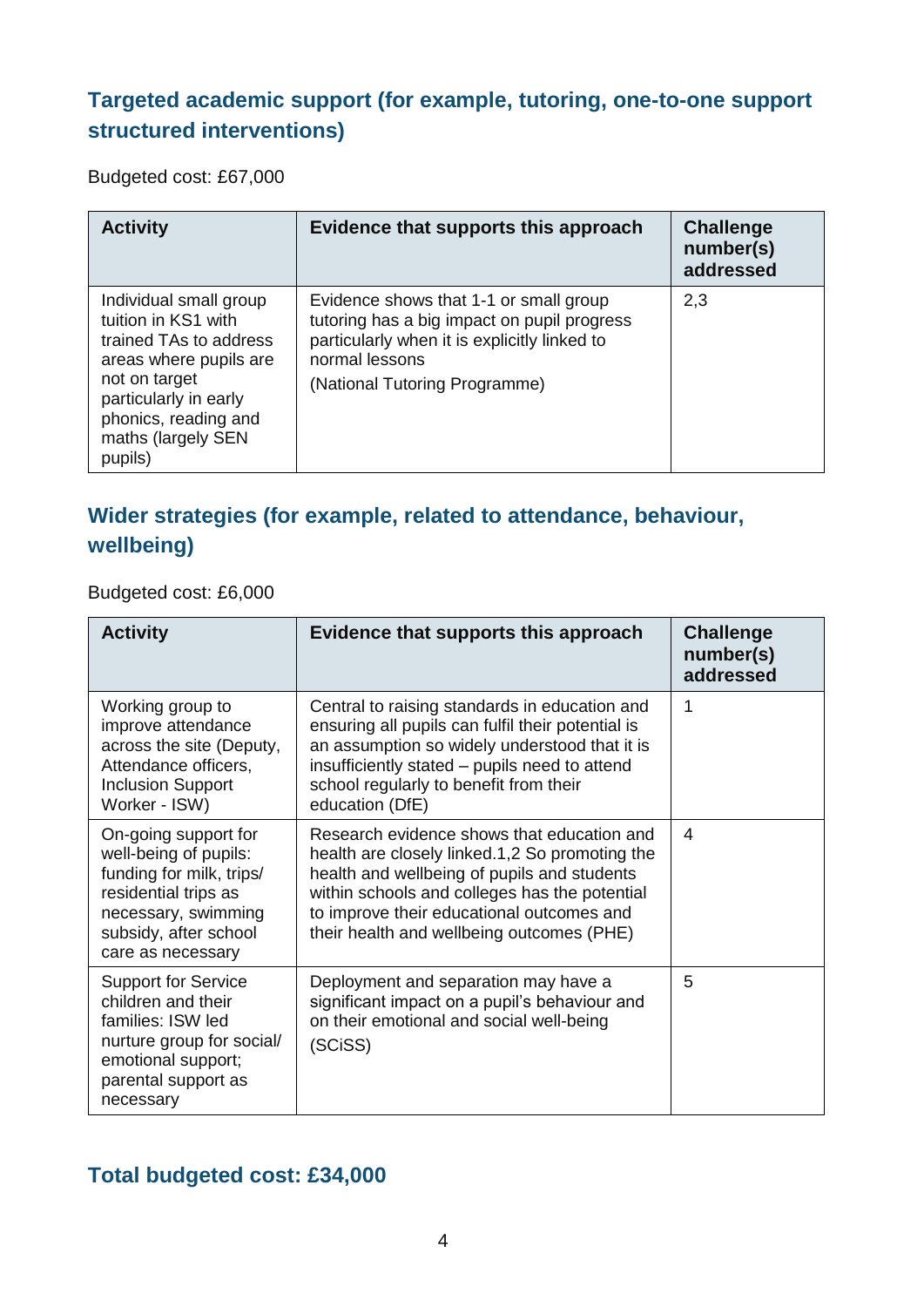# **Part B: Review of outcomes in the previous academic year**

## **Pupil premium strategy outcomes**

This details the impact that our pupil premium activity had on pupils in the 2020 to 2021 academic year.

Outcome 1: Engagement levels with learning are improved for PP children - ongoing

Action Plans were written for all PP pupils to ensure their progress was monitored across the curriculum and potential barriers to learning were identified and dealt with. Action plans are now routinely monitored through half-termly Pupil progress and Validation meetings.

Outcome 2: Pupils eligible for PP make good progress in literacy and maths skills across the school – ongoing

Year 3 - (12/12 in RM, 11/12 in W) made at least expected progress (internal data)

Year 4 - (15/15 in RWM) made at least expected progress (internal data)

Year 5 – (12/13 in RW, 11/13 in M) made at least expected progress (internal data)

Year 6 – (22/22 in RWM) made at least expected progress (internal data)

Outcome 3: Ensure that SEND pupils eligible for FSM are identified and make expected progress - ongoing

Year 3 – (7/7 in RWM) SEN/ PP pupils made at least expected progress (internal data)

Year 4 – (5/5 in RWM) SEN/ PP pupils made at least expected progress (internal data)

Year 5 – (7/8 in R, 8/8 in WM) SEN/ PP pupils made at least expected progress (internal data)

Year 6 – (10/10 in RWM) SEN/ PP pupils made at least expected progress (internal data)

Outcome 4: Increased attendance rates for PP children - ongoing

Data from last year was not reliable due to lockdowns and Covid isolations for individuals. This outcome will be carried over to next year.

Outcome 5: Improved engagement with parents and carers - met

The ISW continued work on parental engagement by identifying families requiring support and offering assistance where necessary through parent meetings and support. Plans to increase opportunities for parents to see their child's work and be involved in school life were limited due to Covid restrictions. The ISW has developed a good relationship with families now and so this part of the outcome has been successfully met. Opportunities for parents to be in school and